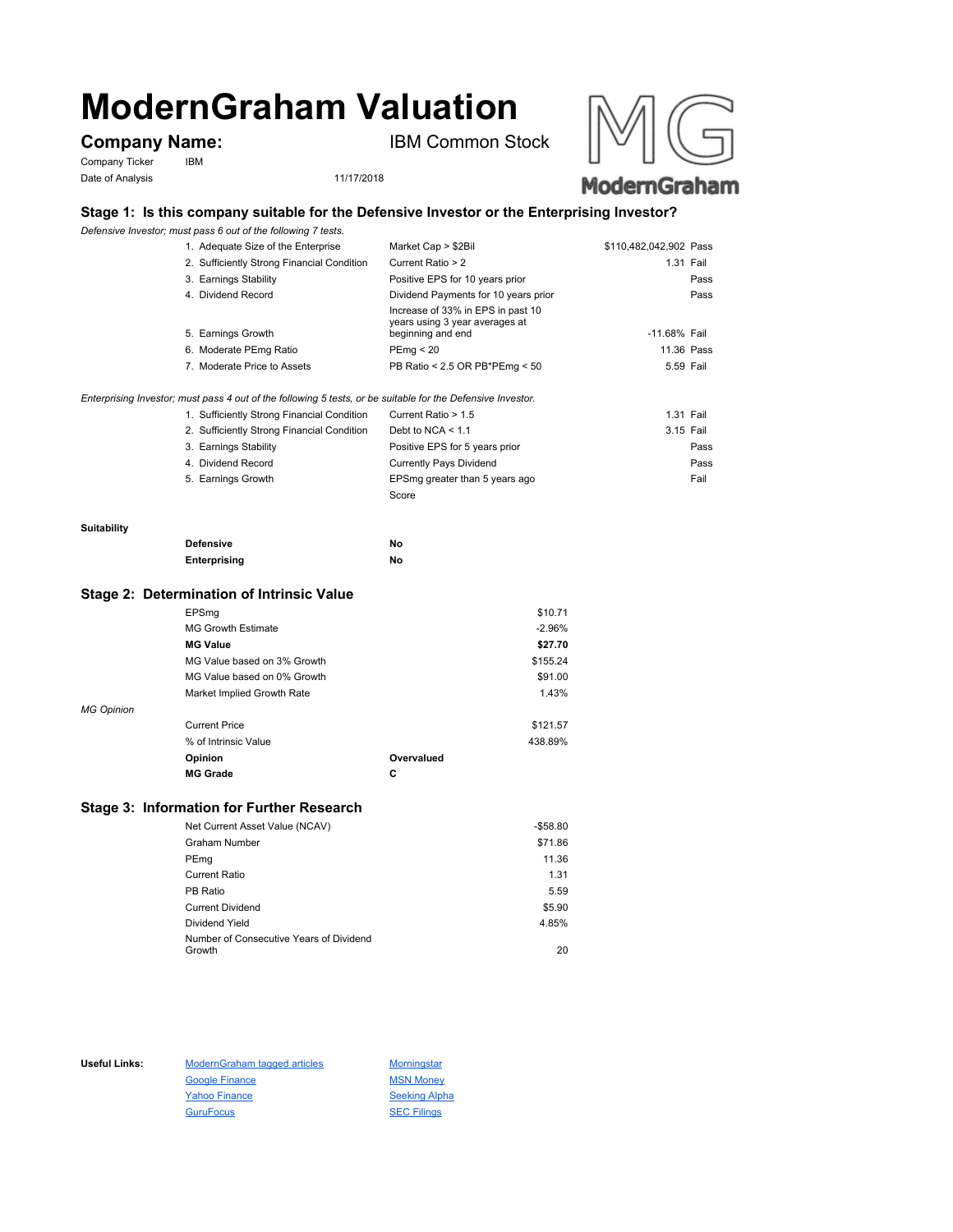| <b>EPS History</b> |         | <b>EPSmg History</b>                          |                   |
|--------------------|---------|-----------------------------------------------|-------------------|
| Next Fiscal Year   |         |                                               |                   |
| Estimate           |         | \$12.03 Next Fiscal Year Estimate             | \$10.71           |
| Dec2017            | \$6.14  | Dec2017                                       | \$10.61           |
| Dec2016            | \$12.38 | Dec2016                                       | \$13.04           |
| Dec2015            | \$13.42 | Dec2015                                       | \$13.42           |
| Dec2014            | \$11.90 | Dec2014                                       | \$13.33           |
| Dec2013            | \$14.94 | Dec2013                                       | \$13.63           |
| Dec2012            | \$14.37 | Dec2012                                       | \$12.50           |
| Dec2011            | \$13.06 | Dec2011                                       | \$11.09           |
| Dec2010            | \$11.52 | Dec2010                                       | \$9.65            |
| Dec2009            | \$10.01 | Dec2009                                       | \$8.28            |
| Dec2008            | \$8.89  | Dec2008                                       | \$7.03            |
| Dec2007            | \$7.15  | Dec2007                                       | \$5.82            |
| Dec2006            | \$6.11  | Dec2006                                       | \$4.85            |
| Dec2005            | \$4.87  | Dec2005                                       | \$4.06            |
| Dec2004            | \$4.38  | Dec2004                                       | \$3.66            |
| Dec2003            | \$3.74  | Dec2003                                       | \$3.40            |
| Dec2002            | \$2.06  | Dec2002                                       | \$3.33            |
| Dec2001            |         | \$3.69 Balance Sheet Information              | 9/1/2018          |
| Dec2000            |         | \$4.44 Total Current Assets                   | \$48,257,000,000  |
| Dec1999            |         | \$4.12 Total Current Liabilities              | \$36,822,000,000  |
| Dec1998            |         | \$3.29 Long-Term Debt                         | \$35,989,000,000  |
|                    |         | <b>Total Assets</b>                           | \$121,990,000,000 |
|                    |         | Intangible Assets                             | \$39,661,000,000  |
|                    |         | <b>Total Liabilities</b>                      | \$102,072,000,000 |
|                    |         | $Charco$ $Outotondina$ $(Dilutod$ $Avarson$ ) | $0.4E$ $0.42000$  |